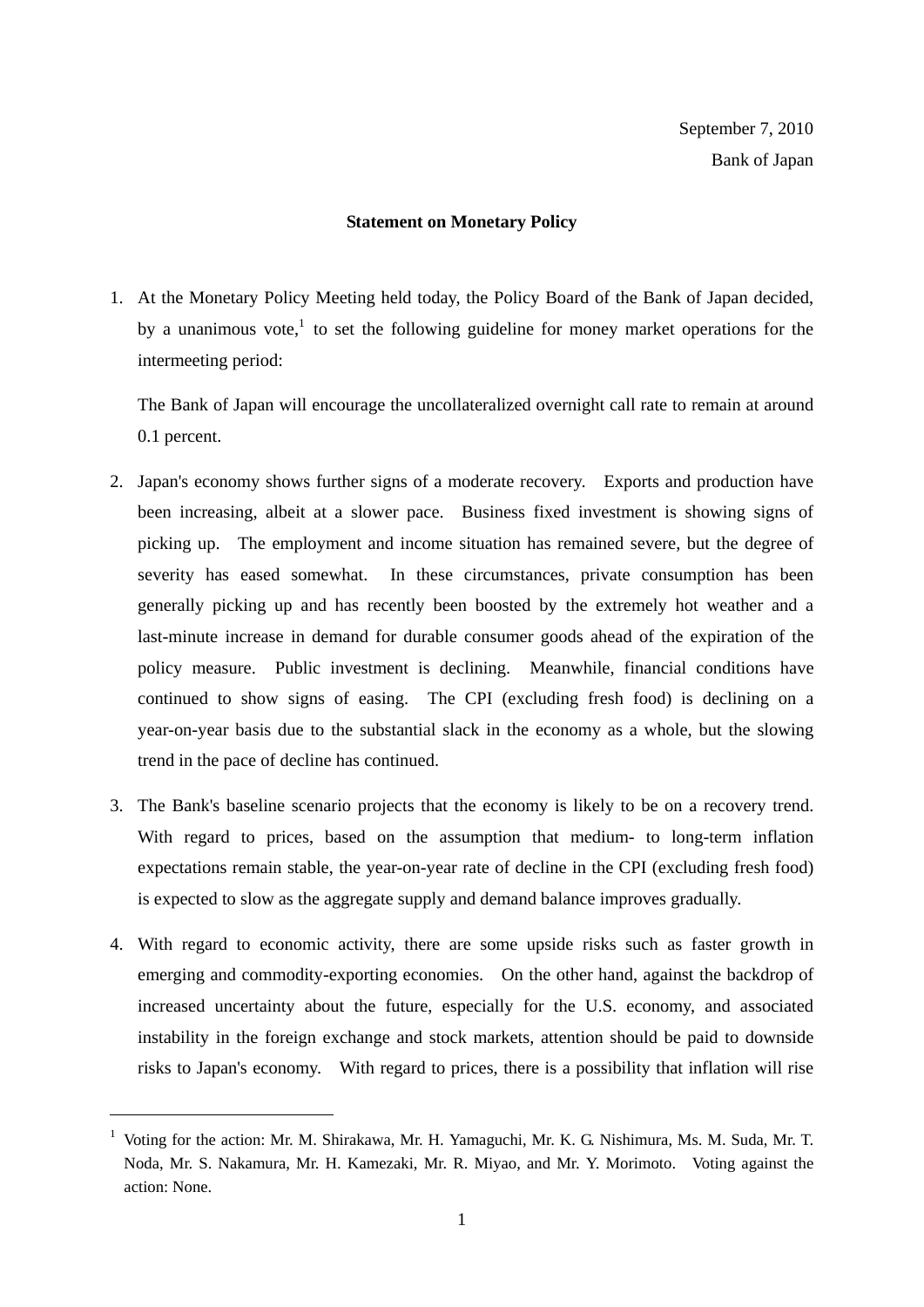more than expected due to a rise in commodity prices brought about by higher growth rates in emerging and commodity-exporting economies, while there is also a risk that the rate of inflation might decline due, for example, to a decline in medium- to long-term inflation expectations.

5. The Bank recognizes that Japan's economy faces the critical challenge of overcoming deflation and returning to a sustainable growth path with price stability. To this end, the Bank has been striving to pursue powerful monetary easing, ensure financial market stability, and support strengthening the foundations for economic growth, and it will continue to consistently make such contributions as central bank. In the conduct of monetary policy, the Bank will maintain the extremely accommodative financial environment. The Bank will carefully examine the outlook for economic activity and prices, and, if judged necessary, take policy actions in a timely and appropriate manner.